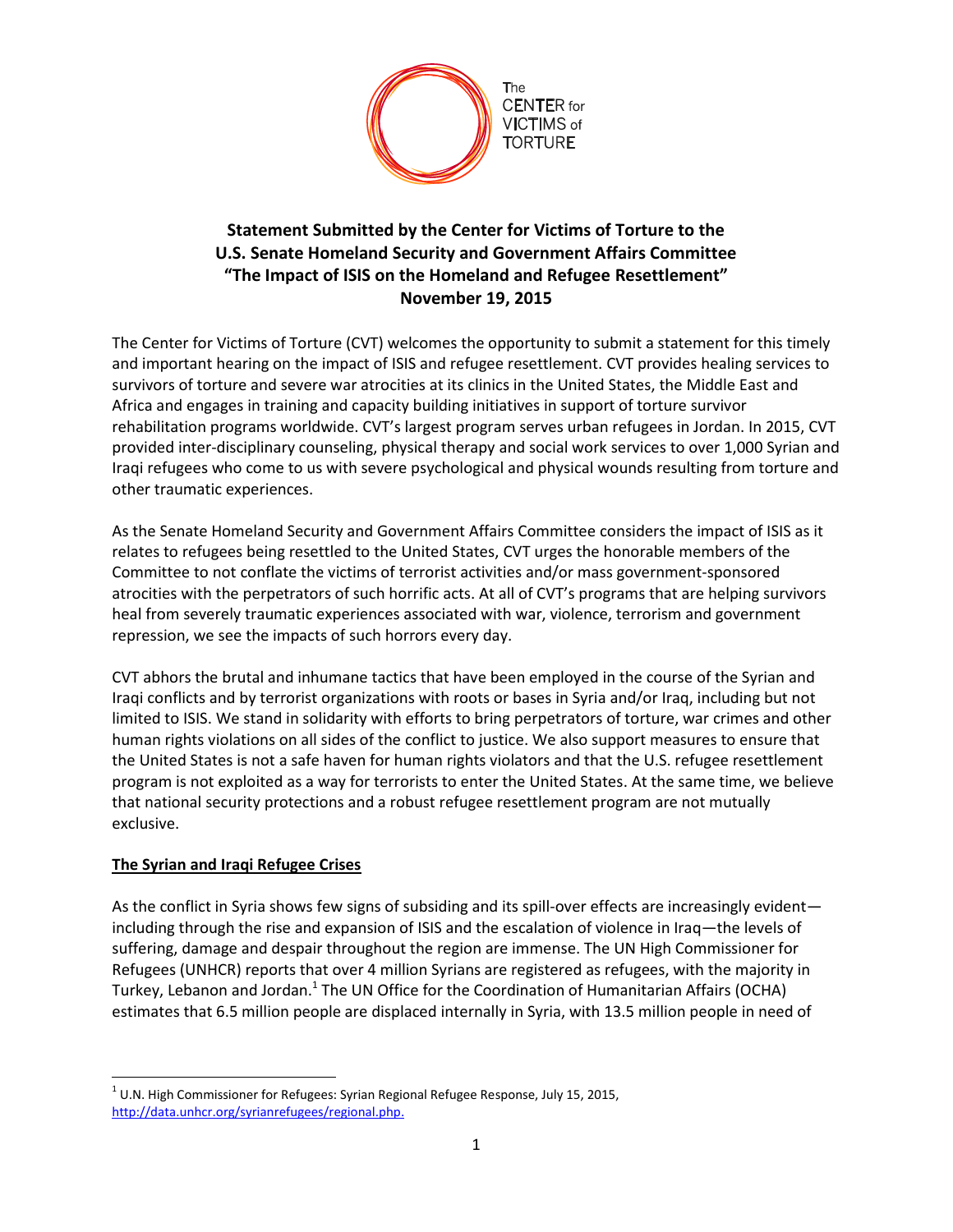humanitarian assistance.<sup>2</sup> Throughout the region, people are scrambling to survive. Iraqi refugees who fled to Syria in the mid-2000's have seen their new communities in Syria destroyed and are facing displacement again. Syrians who fled to Iraq in 2012 and 2013 are being forced to flee from violence there. Iraqis who may have returned when the country began to appear more stable are being forced back into exile in neighboring countries or displaced internally. OCHA reports estimates of more than 3.2 million people internally displaced within Iraq and 8.7 million people in need of humanitarian assistance.<sup>3</sup>

Without the prospect of returning home in the near future and conditions for refugees in highly strained host communities ranging from challenging to hostile to impossible, refugees are becoming more frustrated and more desperate.<sup>4</sup> At CVT's program in Jordan, clients report that life is extraordinarily challenging for refugees. One CVT client commented, "We are like the living dead here." Work authorization is highly restricted and most refugees in Jordan do not have permission to work legally and earn a living. Simultaneously humanitarian assistance is being reduced or cut, leaving refugees in an impossible situation of having neither the means nor the opportunity to meet their basic needs of shelter, food, medical assistance and education. A CVT staff member in Jordan explained, "Syrians are feeling anger and frustration. Before they had the belief about returning, now they are stuck and they don't know what to do."

## **U.S. Refugee Resettlement Program: A Lifeline for Refugees in Need**

The needs of Syrian and Iraqi refugees cannot be ignored. As part of this, the United States must substantially increase the number of Syrians it resettles in the coming years. Refugee resettlement not only helps address the immediate protection needs of some of the most vulnerable of refugees, it is also a vital component of international-responsibility sharing.

For example, "Amal's"<sup>5</sup> family has been severely affected by the war in Syria:

*Amal's oldest son was killed in an attack on his car while attempting to flee Syria. Two of her younger children have also suffered war-related injuries—her 19 year old suffers from a severe back injury that prevents him from being able to carry heavy objects. Her 7 year old was shot in the head and now has a facial disfigurement that will require specialized medical attention to repair. Her husband and two oldest sons –ages 19 and 21 – were arrested in a neighborhood sweep, even though they were never involved in any opposition activities. They were imprisoned for four months. During that time, officers tried to force them to "confess" but they had nothing to confess. When her husband returned home, he was severely malnourished and looked hollow. They hit him with rods and pipes on his hands. He'd been beaten so much that his teeth were all broken and his thumbs were fractured.* 

*The family was once quite rich and prosperous in Syria. Amal's husband was a business owner in Damascus. They lost everything – their home was destroyed by a rocket attack on their neighborhood. After their home was destroyed, they spent 6 months internally displaced in Syria prior to arriving in* 

 $\overline{\phantom{a}}$ 

 $2$  U.N. Office for the Coordination of Humanitarian Affairs: Syrian Arab Republic Crisis Overview, November 2015, [http://www.unocha.org/syria.](http://www.unocha.org/syria) 

<sup>&</sup>lt;sup>3</sup> U.N. Office for the Coordination of Humanitarian Affairs: Iraq Crisis Overview, November 2015[, http://www.unocha.org/iraq.](http://www.unocha.org/iraq)

<sup>&</sup>lt;sup>4</sup> CARE International in Jordan, Five Years into Exile: The challenges faced by Syrian refugees outside camps in Jordan and how they and their host communities are coping, June 30, 2015[, http://www.care-](http://www.care-international.org/uploaddocument/news/publications/english/care%20five%20years%20into%20exile%20exec%20summary%202015%20print%20final%20recut.pdf)

[international.org/uploaddocument/news/publications/english/care%20five%20years%20into%20exile%20exec%20summary%2](http://www.care-international.org/uploaddocument/news/publications/english/care%20five%20years%20into%20exile%20exec%20summary%202015%20print%20final%20recut.pdf) [02015%20print%20final%20recut.pdf.](http://www.care-international.org/uploaddocument/news/publications/english/care%20five%20years%20into%20exile%20exec%20summary%202015%20print%20final%20recut.pdf)

 $5$  Written informed consents for use of client stories are on file with CVT. Names have been changed to protect confidentiality.